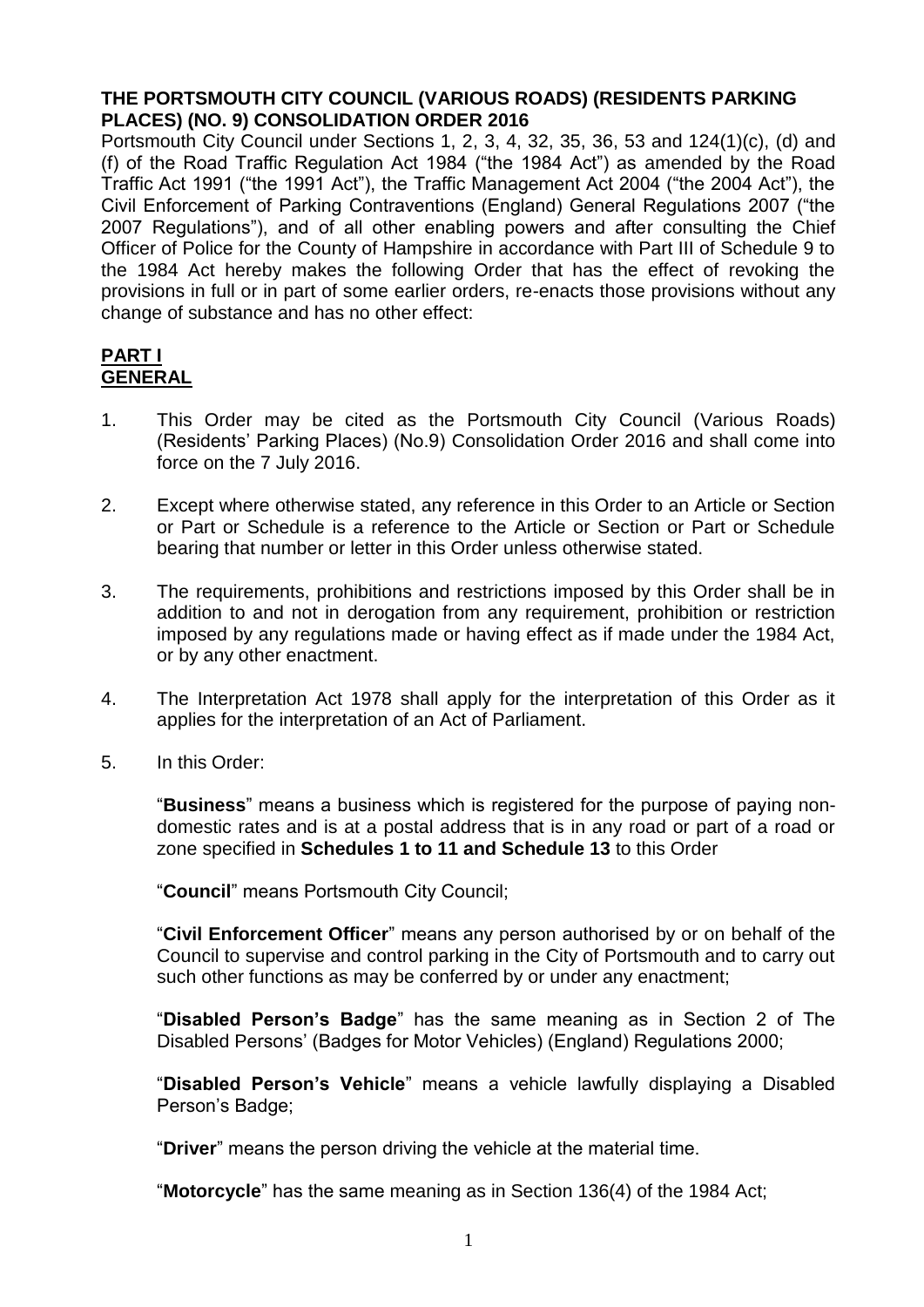"**Motor Vehicle**" has the same meaning as in Section 136(1) of the 1984 Act;

"**Owner**", has the same meaning as Section 92 of the 2004 Act and Section 2 of Part 1 of the 2007 Regulations;

"**Parking Bay**" means any area of a Parking Place which is provided for the leaving of a vehicle and which is indicated by markings on the surface of the Parking Place;

"**Parking Disc**" means a disc issued by the Council, approximately 125 millimetres in diameter or square, coloured blue, and capable of showing the quarter hour period during which a period of waiting begins or other parking device issued by the Council;

"**Parking Place**" means that part of the highway designated by this Order in **Schedules 1 to 10** to be used as a place to park a vehicle:

"**Parking Zone**" means those Residents' Parking Places named in each of the **Schedules 1 to 11 and Schedule 13**;

"**Penalty Charge**" means an additional parking charge set by the Council under the provisions of Section 78 the 2004 Act and has the same meaning as Section 2 of Part 1 of the 2007 Regulations;

"**Penalty Charge Notice**" means a notice issued by a Civil Enforcement Officer in accordance with the provisions of Section 78 of the 2004 Act and Section 2 of Part 1 of the 2007 Regulations;

"**Permit**" means a permit authorised and issued by the Council under the provisions of or relating to this Order;

"**Permit Holder**" means a person or organisation to whom or to which a Permit has been issued;

"**Permitted Hours**" means the period of time during which a Parking Place is open or available for the leaving of vehicles in accordance with this Order;

#### "**Relevant Position**" means:

- (a) In the case of a vehicle fitted with a front windscreen, that the parking ticket(s), Parking Disc, Permit, Disabled Person's Badge or other parking device is/are:
	- (i) exhibited on the near-side of the vehicle on the inside of the front windscreen; or
	- (ii) in a prominent place on the near-side of the vehicle immediately behind the front windscreen;

and

- (iii) with all particulars legible from outside the front of the vehicle.
- (b) In the case of a vehicle not fitted with a front windscreen, that the parking ticket(s), Parking Disc, Permit, Disabled person's badge or other parking device is/are: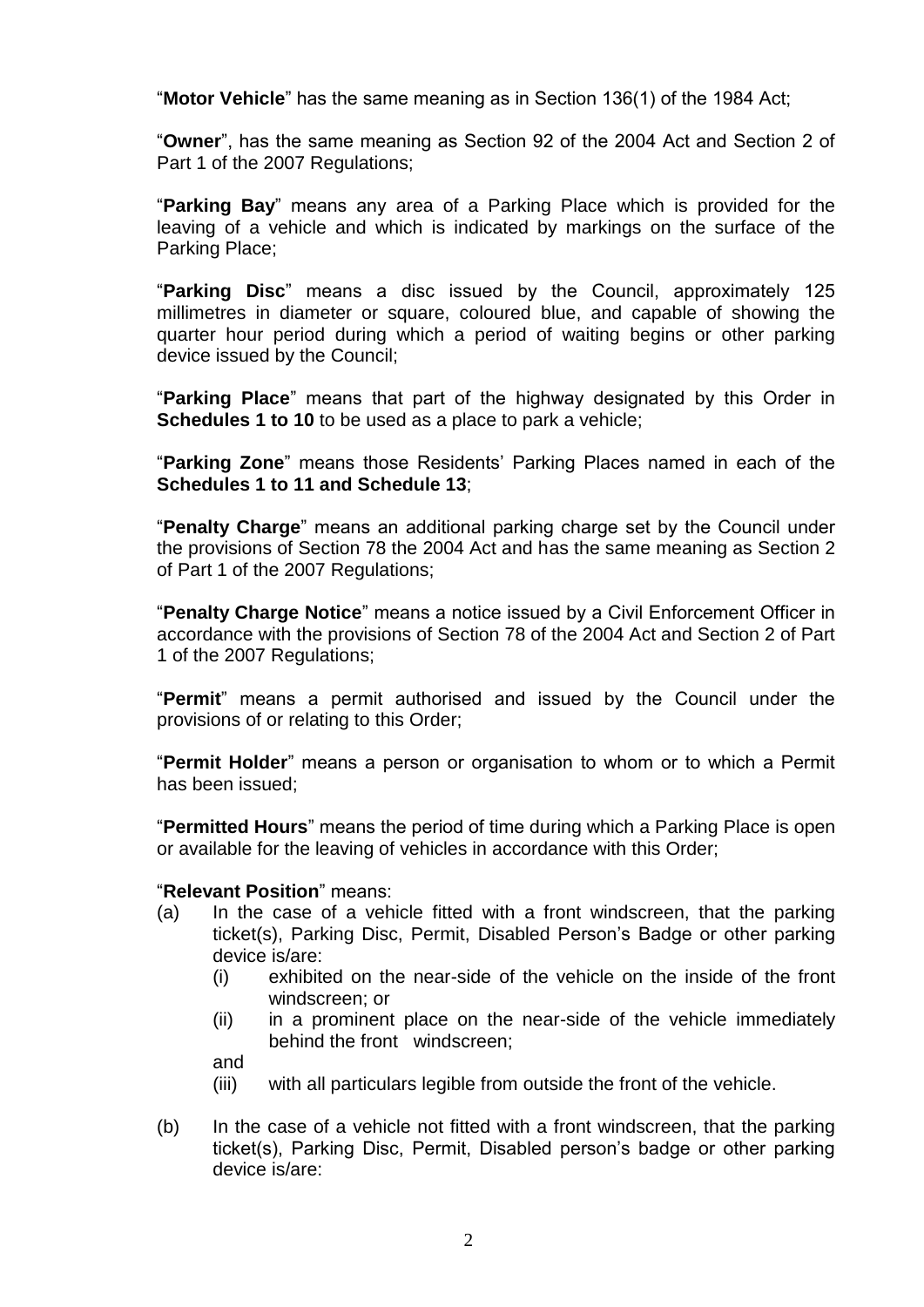- (i) exhibited in a prominent and conspicuous place on the front, nearside of the vehicle;
- and
- (ii) with all particulars legible from the front of the vehicle.

"**Resident**" means a person whose main place of residence is at a postal address that is in any road or part of a road or zone specified in **Schedules 1 to 11 and Schedule 13** to this Order;

"**Road**" means any length of highway or of any other road to which the public has access, and includes bridges over which a road passes;

"**Specified Position**" means wholly within the limits of the Parking Place as marked on the carriageway by broken white lines;

"**Traffic Sign**" means a sign prescribed or authorised under The Traffic Signs Regulations and General Directions 2016 or any amendment or revision to that Order made in accordance with Section 134(2) of the Act of 1984 or Section 195(2) of the Road Traffic Act 1988.

2. The Orders set out in Column 1 of **Schedule 14** are hereby revoked according to Column 2 of that Schedule.

### **PART II PARKING PLACES AND BAYS**

#### **Section A – Parking Permits**

- 1. (a) Each of the parts of a road specified in Schedules 1 to 11 is authorised to be used as a Parking Place during such hours as are specified in those Schedules subject to the following provisions:
	- (b) Where in Schedules 1 to 11 a Parking Place is specified, no person shall cause or permit a vehicle to wait in that Parking Place unless it is:
		- (i) a Motorcycle; or
		- (ii) a Disabled Person's Vehicle which displays a Disabled Person's Badge in the Relevant Position; or
		- (iii) displaying in the Relevant Position a valid Permit issued in respect of that vehicle; or
		- (iv) authorised via an electronic permit, having made a cashless payment for parking
	- (c) Any person leaving a vehicle in a Parking Place shall ensure that the whole of the vehicle is contained within the limits of an individual Parking Bay or length of Parking Place parallel to the kerb.
	- (d) No person shall cause or permit a vehicle to be used in a Parking Place described in Schedules 1 to 11 so as to unreasonably prevent access to any premises adjoining the road or the use of the road by other persons.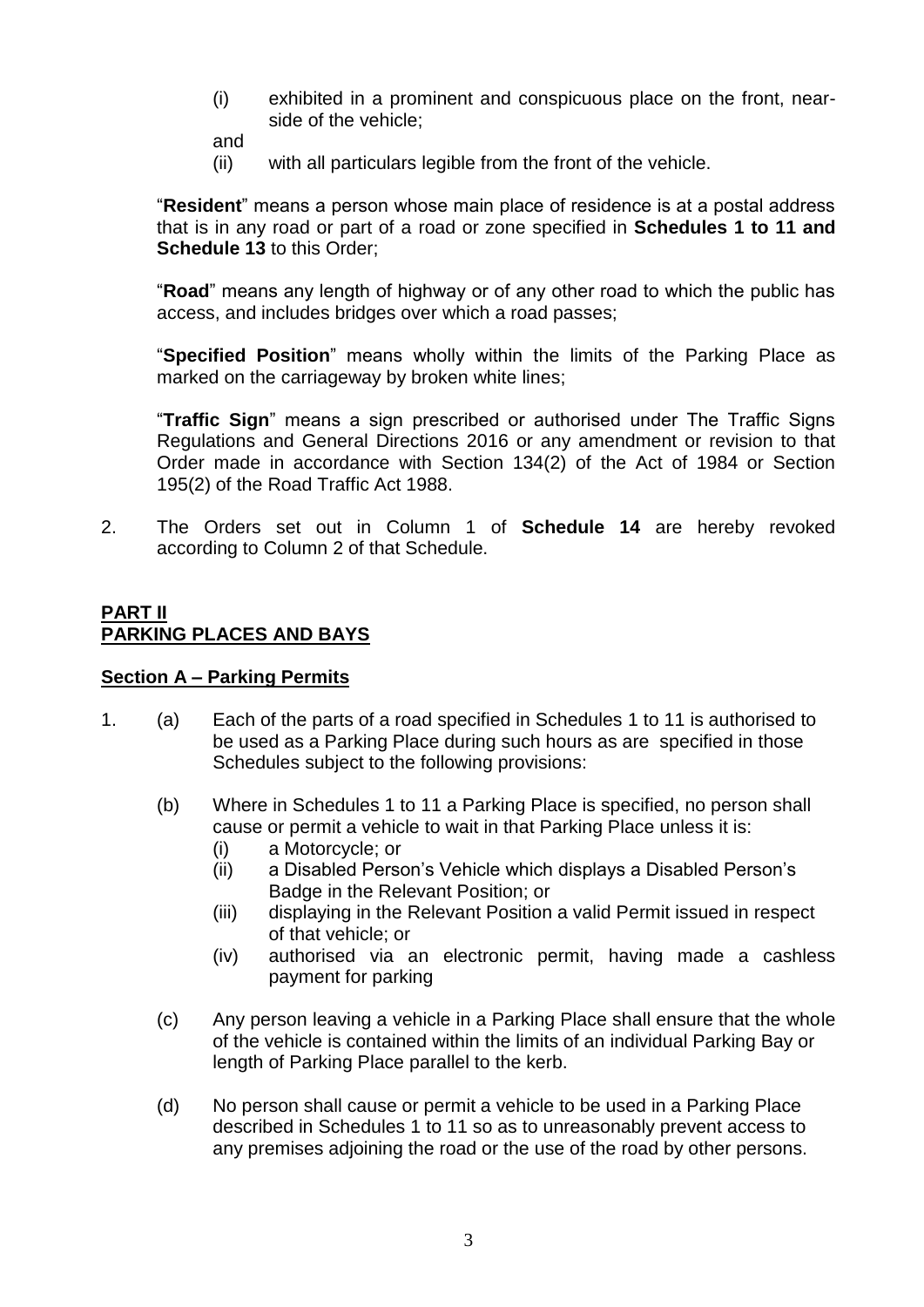- (e) No person shall use a Parking Place described in Schedules 1 to 11 if the use of that Parking Place has been suspended in accordance with Article 2 below.
- (f) Where a Permit has been displayed on a vehicle in accordance with paragraph (b) (iii) of this Article, no person, other than the Driver of the vehicle shall remove the Permit from the vehicle unless authorised to do so by the Owner.
- (g) Nothing in paragraph (b) of this Article shall render it unlawful to cause or permit a vehicle to wait in a Parking Place described in Schedule 2 of this Order for a period not exceeding 1 hour (not being a period separated by an interval of less than 2 hours from a previous period of waiting by the same vehicle in the Parking Zone (described in Schedules 2 and 13) on the same day).
- (h) Nothing in paragraph (b) of this Article shall render it unlawful to cause or permit a vehicle to wait in a Parking Place described in Schedule 3 of this Order for a period not exceeding 2 hours (not being a period separated by an interval of less than 4 hours from a previous period of waiting by the same vehicle in the Parking Zone (described in Schedules 3 and 13) on the same day).
- (i) Nothing in paragraph (b) of this Article shall render it unlawful to cause or permit a vehicle to wait in a Parking Place described in Schedule 4 of this Order for a period not exceeding 3 hours (not being a period separated by an interval of less than 4 hours from a previous period of waiting by the same vehicle in the Parking Zone (described in Schedules 4 and 13) on the same day).
- (j) Nothing in paragraph (b) of this Article shall render it unlawful to cause or permit a vehicle to wait in a Parking Place described in Schedule 5 of this Order for a period not exceeding 1 hour (not being a period separated by an interval of less than 2 hours from a previous period of waiting by the same vehicle in the Parking Zone (described in Schedules 5 and 13) on the same day between the hours of 6am and 6pm Monday to Saturday).
- (k) Nothing in paragraph (b) of this Article shall render it unlawful to cause or permit a vehicle to wait in a Parking Place described in Schedule 6 of this Order between the hours of 8am and 6pm, Monday to Saturday and all day Sunday.
- (l) Nothing in paragraph (b) of this Article shall render it unlawful to cause or permit a vehicle to wait in a Parking Place described in Schedule 7 of this Order for a period not exceeding 2 hours (not being a period separated by an interval of less than 4 hours from a previous period of waiting by the same vehicle in the Parking Zone (described in Schedules 7 and 13) on the same day between the hours of 8am and 5pm Monday to Saturday).
- (m) Nothing in paragraph (b) of this Article shall render it unlawful to cause or permit a vehicle to wait in a Parking Place described in Schedule 8 of this Order for a period not exceeding 2 hours (not being a period separated by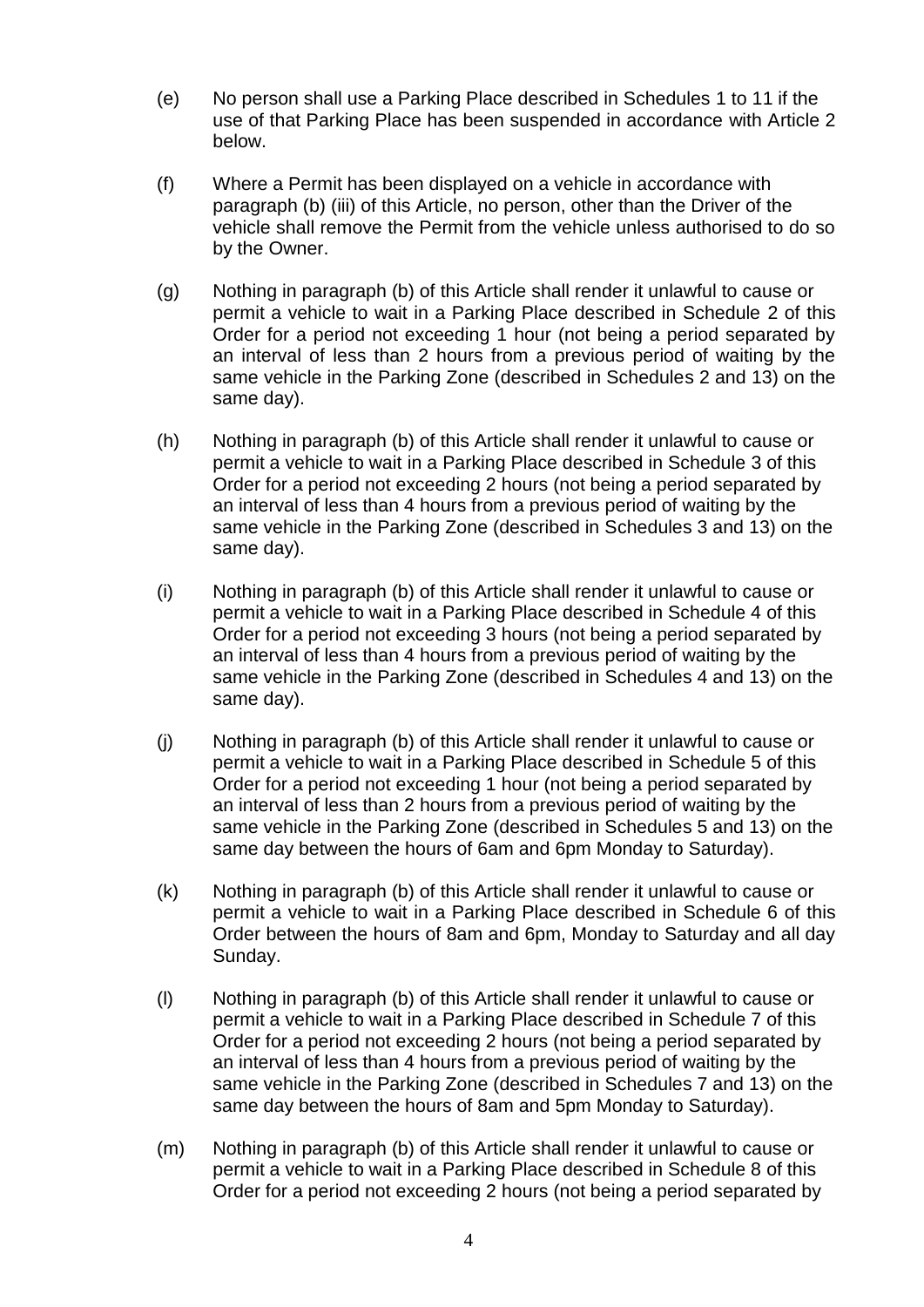an interval of less than 4 hours from a previous period of waiting by the same vehicle in the Parking Zone (described in Schedules 8 and 13 of this Order) on the same day between the hours of 6am and 6pm Monday to Friday).

- (n) Nothing in paragraph (b) of this Article shall render it unlawful to cause or permit a vehicle to wait in a Parking Place described in Schedule 9 of this Order for a period not exceeding 2 hours (not being a period separated by an interval of less than 4 hours from a previous period of waiting by the same vehicle in the Parking Zone (described in Schedules 9 and 13 of this Order) on the same day between the hours of 5pm to midnight and midnight to 9am).
- (o) Nothing in paragraph (b) of this Article shall render it unlawful to cause or permit a vehicle to wait in a Parking Place described in Schedule 10 of this Order for a period not exceeding 2 hours (not being a period separated by an interval of less than 4 hours from a previous period of waiting by the same vehicle in the Parking Zone (described in Schedules 10 and 13 of this Order)on the same day between the hours of 8am and 5pm).
- (p) Nothing in paragraph (b) of this Article shall render it unlawful to cause or permit a vehicle to wait in a Parking Place described in Schedule 11 of this Order for a period not exceeding 1 hour (not being a period separated by an interval of less than 2 hours from a previous period of waiting by the same vehicle in the Parking Zone (described in Schedules 11 and 13 of this Order)on the same day between the hours of 6am and 6pm Monday to Friday).

# **2. Suspension of Parking Places**

- (a) Any person authorised by the Council or a police constable in uniform may suspend the use of or any part of a Parking Place described in Schedules 1 to 11 whenever s/he considers such suspension reasonably necessary.
- (b) Any person duly authorised by the Council may suspend the use of or any part of a Parking Place described in Schedules 1 to 11 for any civic event or similar occasion.
- (c) Nothing in this Article shall render it unlawful to cause or permit a vehicle being used for Police, Fire and Rescue, Coastguard or Ambulance purposes or any vehicle so left in a Parking Place subject to a suspension if that vehicle is left with the permission of the person suspending the use of the or part of the Parking Place

#### **3. Moving or Removal of Vehicles**

(a) In an emergency, a Civil Enforcement Officer or other person authorised by the Council or a police constable in uniform may alter or cause to be altered the position of a vehicle in a Parking Place as described in Schedules 1 to 11 or remove or arrange for the removal of a vehicle from a Parking Place.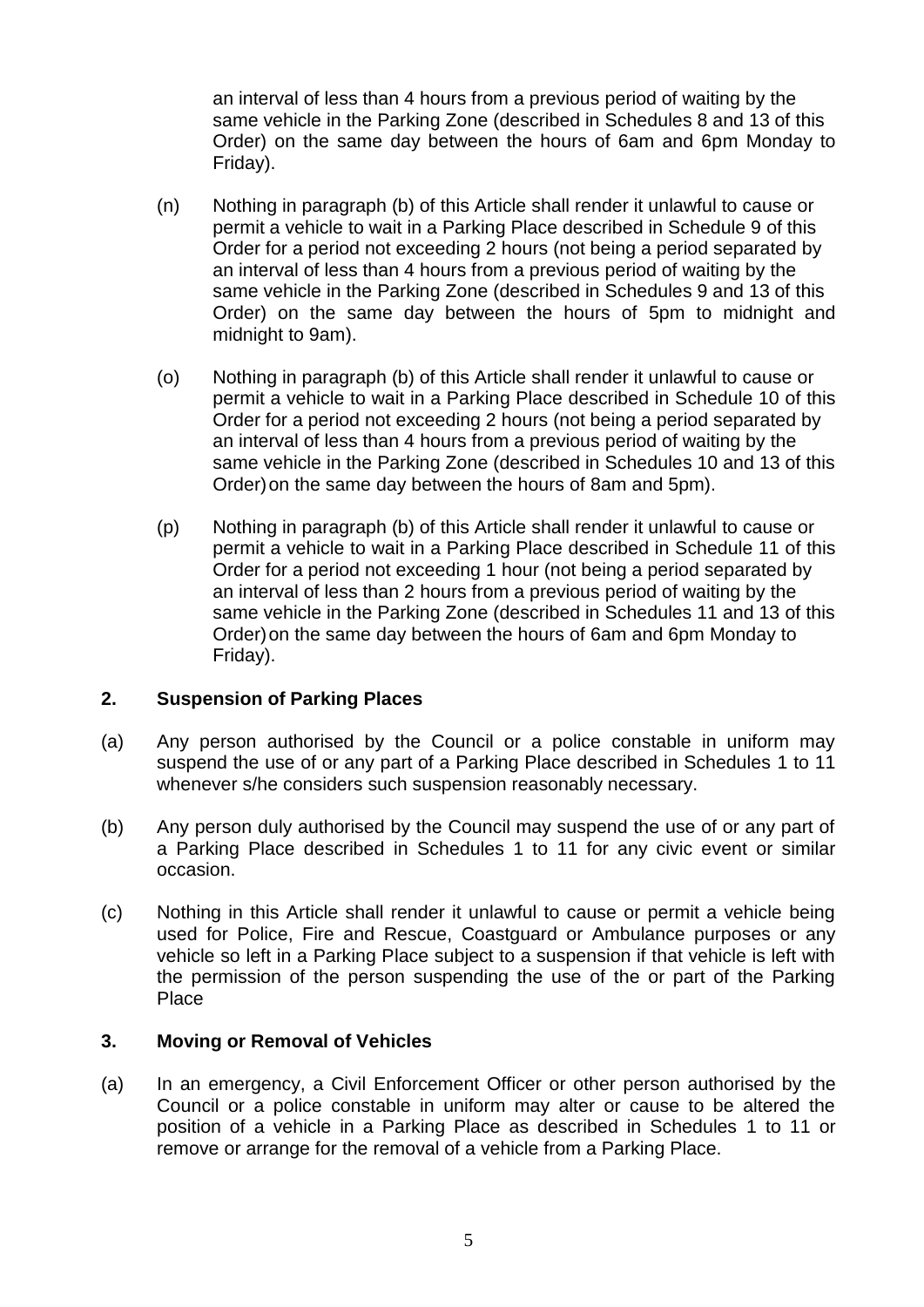- (b) Any person altering, or causing the alteration of, the position of a vehicle by virtue of paragraph (a) of this Article or removing or causing the removal of a vehicle by virtue of paragraphs (b) or (c) of this Article may do so by towing or driving the vehicle or in such other manner as is reasonable to alter the position of the vehicle or to remove the vehicle.
- (c) Any person removing or arranging for the removal of a vehicle by virtue of paragraphs (b) or (c) of this Article shall make such arrangements as are reasonable for the safety of the vehicle in the place to which it is removed

### **4. Obtaining Resident, Visitor and Business Parking Permits**

- (a) There are three classes of Permit although the Council may add to, alter or amend these:
	- (i) Resident Permit;
	- (ii) Business Permit;
	- (iii) Visitor Permit.
- (b) Any Resident and/or any person (including a partnership or body corporate) who manages and/or owns a business within the zone may apply to the Council for the issue of a Permit for the parking of a vehicle in a Parking Place described in Schedules 1 to 11. The application shall be made on a form issued by the Council and shall include all the details required by the Council.
- (c) Any Resident may apply to the Council for the issue of a Visitor Permit for the parking of a vehicle which belongs to a person visiting that Resident and, subject to the other provisions of this Article, the Council shall issue a Visitor Permit to that Resident.
- (d) A Visitor Permit shall be valid on a particular day or days only if it has been validated and, in the case of a physical permit, displayed in accordance with the instructions and conditions of use shown upon the Permit.
- (e) The Council may require any person applying for a Permit to produce to an Officer of the Council such evidence as it reasonably requires to verify and/or supplement any details provided by or on behalf of the person applying.
- (f) The Council may, if satisfied that all the relevant criteria are met;
	- (i) Issue one Permit for parking in a Parking Place to the Owner of a vehicle or to any person using the vehicle with the consent of the Owner at a fee specified by the Council in Column 3 of Schedule 12 of this Order corresponding to the type of Permit listed in Column 2 of Schedule 12 for the Parking Place listed in Column 1 of Schedule 12; or
	- (ii) Issue an electronic permit whereby cashless payment is made in return for parking authorised electronically
- (g) Permit Charges as described in Column 3 of Schedule 12 are subject to change, and may be varied in accordance with current procedures.
- (h) A Permit will not be issued for parking any vehicle with a gross vehicle weight in excess of 3500kg.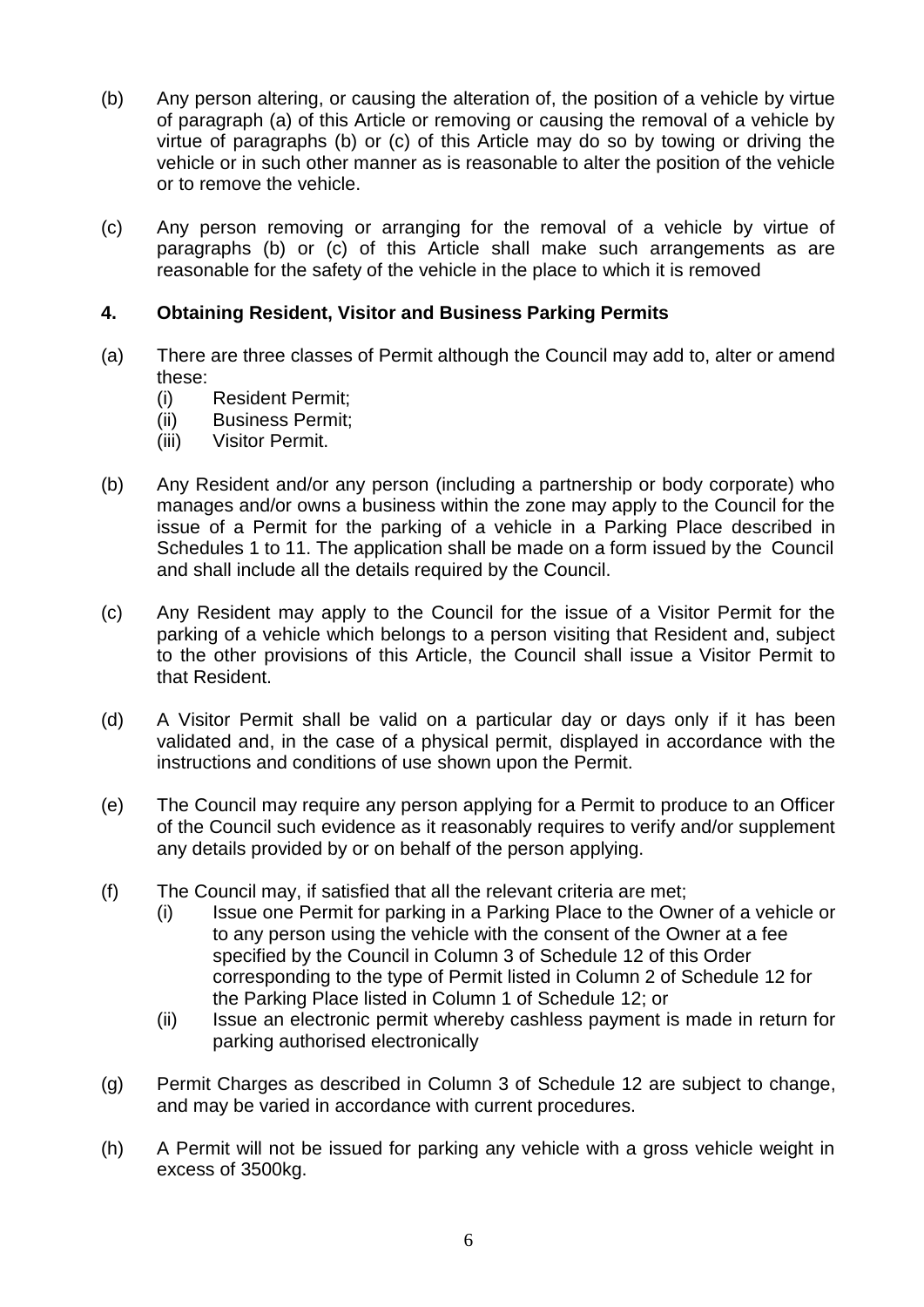- (i) A Permit shall cease to be valid on the occurrence of any one or more of the following events;
	- (i) the Permit holder ceasing to be a Resident;
	- (ii) the Permit holder or his agent misusing or allowing to be misused the Permit;
	- (iii) the issue of a duplicate Permit by the Council under the provisions of paragraphs (k) to (n) of this Article;
	- (iv) the expiry of the period for which the Permit was issued;
	- (v) the details on the Permit do not correspond with the vehicle in which it is displayed; or
	- (vi) the details on the Permit have ceased to be readily legible.
- (j) A Permit Holder shall surrender any Permit that has been issued to him/her to the Council immediately upon the occurrence of any of the events set out in paragraph (h) of this Article.
- (k) the Council may by notice in writing sent to the Permit Holder at the address given by that person on the application form for the Permit or at any other address believed to be the Permit Holder's residence withdraw a permit if it appears to the Council that any of the events set out in paragraph (h) of this Article have occurred, and the Permit Holder shall surrender the Permit to the Council within 48 hours of the said notice.
- (l) If a Permit is mutilated or defaced and the details on it have become illegible, the Permit Holder shall surrender the Permit to the Council and may then apply to the Council for the issue of a duplicate Permit, at a cost specified by the Council in Column 3 of Schedule 12 (as amended).
- (m) If a Permit is lost or destroyed, the Permit Holder may apply to the Council for the issue to him of a duplicate Permit, at a cost specified by the Council in Column 3 of Schedule 12 (as amended).
- (n) The provisions of this Order shall also apply to the issue of a replacement Permit.
- (o) Any Permit issued by virtue of the provisions of paragraphs (k) or (l) of this Article shall be marked as a duplicate.
- (p) A Permit shall be in writing and shall include the following details:
	- (i) a serial number identifying the premises in respect of which the Permit has been issued;
	- (ii) the period during which, subject to the provisions of this Order, the Permit shall remain valid;
	- (iii) an authentication that the Permit has been issued by the Council;
	- (iv) the Parking Zone reference; and
	- (v) vehicle registration mark, if appropriate.

# **Section B - Exceptions**

1. Without prejudice to the other provisions of Part II of this Order any vehicle may wait during the hours of operation anywhere on the carriageway in a Parking Place, other than a Parking Place or part thereof the use of which has been suspended, to reasonably;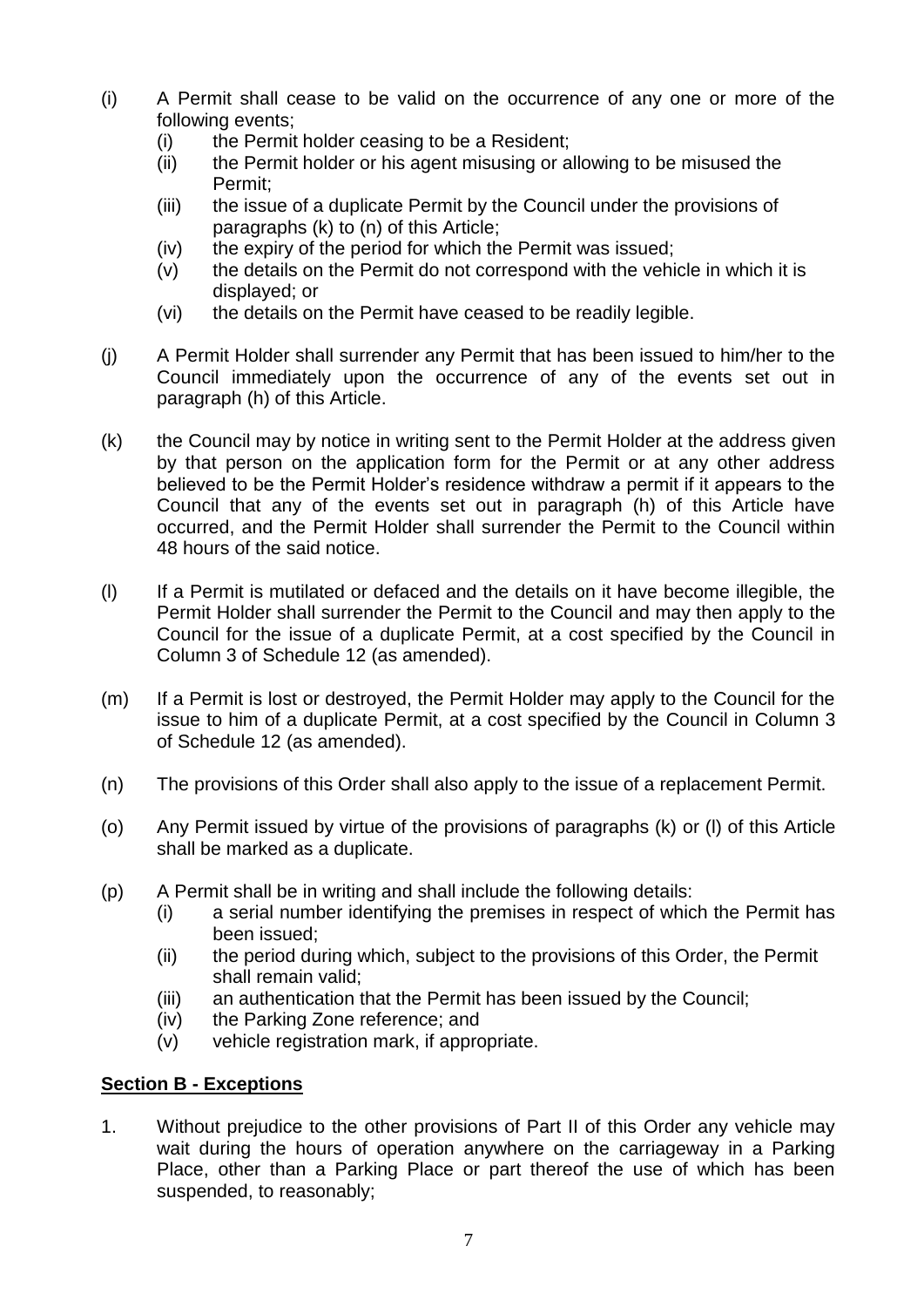- (a) allow a person to board or alight from the vehicle;
- (b) allow goods to be loaded on or unloaded from the vehicle;
- (c) allow the vehicle, if it cannot conveniently be used for such purpose in any other road or place, to be used in connection with any of the following operations namely;
	- (i) Building, industrial or demolition operations;
	- (ii) The removal of any obstruction to traffic;
	- (iii) The maintenance, improvement or reconstruction of the said side or length of road;
	- (iv) The laying, erection, alteration or repair in, or in land adjacent to, the said side or length of road or any sewer, or of any main, pipe or apparatus for the supply of gas, water or electricity or of any telegraphic line;
- (d) allow the vehicle, if it cannot conveniently be used for such purpose in any other road, to be used in the service of a local authority or a water authority in pursuance of statutory powers or duties;
- (e) enable a vehicle of (and bearing a livery used by) a universal service provider as defined by the Postal Services Act 2000 to be used for the purpose of delivering or collecting postal packets in the course of the provision of a universal postal service as defined in the Postal Services Act 2000;
- (e) allow a vehicle to be used by a registered Medical Practitioner in the course of his or her professional duties;
- (f) allow the vehicle to be used for fire and rescue, ambulance, police or coastguard purposes.
- 2. Nothing in Section A of Part II of this Order shall render it unlawful to cause or permit a Disabled Person's Vehicle, which displays in the Relevant Position a Disabled Person's Badge, to wait in the sides or lengths of roads referred to in **Schedules 1 to 11** of this Order.

# **Section C – Penalty Charge**

- 1. A failure by any person to comply with any requirement of Section A of Part II of this Order shall be a contravention of this Order and a Penalty Charge shall be payable by the Owner.
- 2. A failure by any person to comply with any other requirement, not detailed in Section C1 above, of Part II of this Order shall be a contravention of this Order.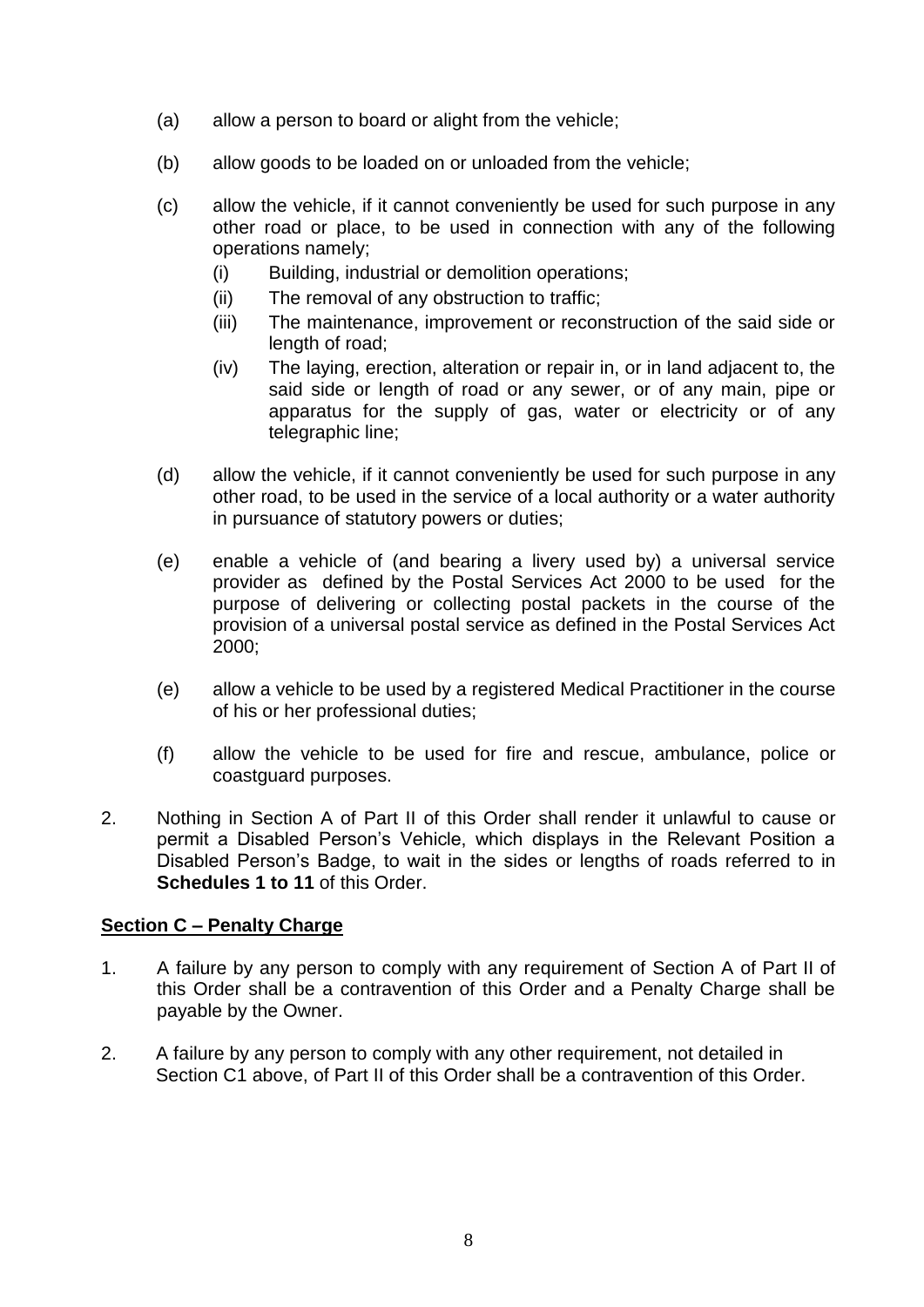#### **List of Schedules**

**SCHEDULE 1** (SEE PART II, SECTION A, ARTICLE 1) Residents Parking Places: Permit Holders Only

**SCHEDULE 2** (SEE PART II, SECTION A, ARTICLE 1(g)) Residents Parking Places: Waiting Limited to 1 Hour, No Return Within 2 Hours Permit Holders Exempt

**SCHEDULE 3** (SEE PART II, SECTION A, ARTICLE 1(h)) Residents Parking Places: Waiting Limited to 2 Hours, No Return Within 4 Hours Permit Holders Exempt

**SCHEDULE 4** (SEE PART II, SECTION A, ARTICLE 1(i)) Residents Parking Places: Waiting Limited to 3 Hours, No return Within 4 Hours Permit Holders Exempt

**SCHEDULE 5** (SEE PART II, SECTION A, ARTICLE 1(j)) Residents Parking Places: Waiting Limited to 1 Hour, No Return Within 2 Hours Monday to Saturday 6am-6pm Permit Holders Exempt

**SCHEDULE 6** (SEE PART II, SECTION A, ARTICLE 1(k)) Residents Parking Places: Permit Holders Only Monday to Saturday 6pm-8am, Sunday all day

**SCHEDULE 7** (SEE PART II, SECTION A, ARTICLE 1(l)) Residents Parking Places: Waiting Limited to 2 Hours, No Return Within 4 Hours Monday to Saturday 8am-5pm Permit Holders Exempt

**SCHEDULE 8** (SEE PART II, SECTION A, ARTICLE 1(m)) Residents Parking Places: Waiting Limited to 2 Hours, No Return Within 4 Hours Monday to Friday 6am-6pm Permit Holders Exempt

**SCHEDULE 9** (SEE PART II, SECTION A, ARTICLE 1(n)) Residents' Parking Places: Waiting Limited to 2 Hours, No Return Within 4 Hours 5pm-9am Permit Holders Exempt

**SCHEDULE 10** (SEE PART II, SECTION A, ARTICLE 1(o)) Residents' Parking Places: Waiting Limited to 2 Hours, No Return Within 4 Hours 8am–5pm Permit Holders Exempt

**SCHEDULE 11** (SEE PART II, SECTION A, ARTICLE 1(p)) Residents' Parking Places: Waiting Limited to 1 hour, No Return Within 2 Hours Monday to Friday 6am-6pm Permit Holders Exempt